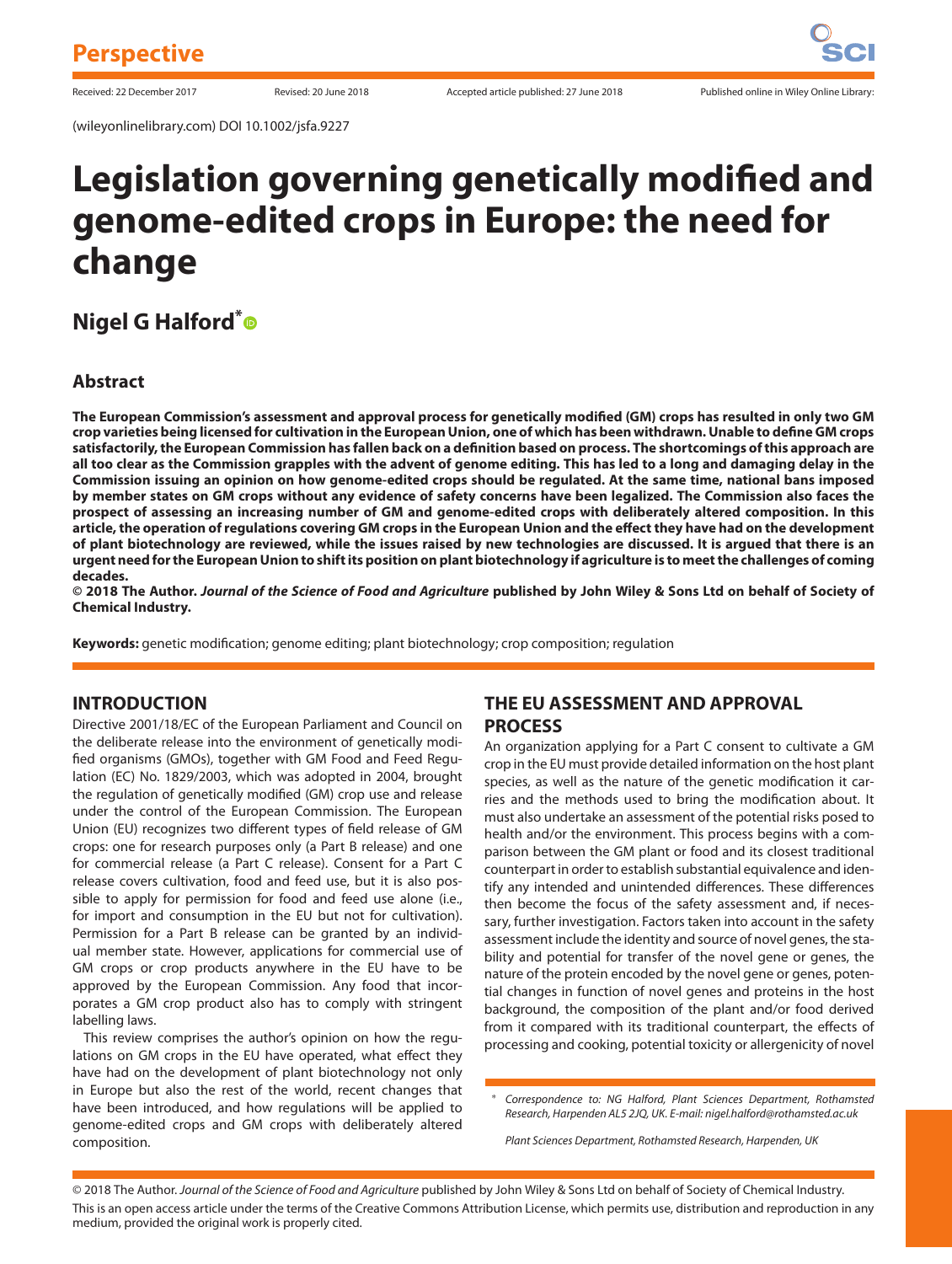proteins, possible secondary effects resulting from expression of the novel gene or genes, and the potential intake and dietary impact of the introduction of the GM food. Applications for cultivation would also include an environmental impact assessment, and this would be carried out by a designated member state authority. Guidance can be found in the Codex Alimentarius, the annex to Commission Implementing Regulation (EU) No. 503/2013 and Directive (EU) 2018/350 (a recent amendment to Directive 2001/18/EC).

Each application is assessed by the European Food Safety Authority (EFSA) Genetically Modified Organisms (GMO) panel. If the GMO panel's opinion is favourable, the application is voted on by the Commission's Standing Committee on Plants, Animals, Food and Feed (PAFF), with representatives from all 28 member states. A qualified majority voting system is applied, in which approval requires 55% of member states to vote in favour and the supporting member states to represent at least 65% of the total EU population. To date, more than two decades after GM crops were first grown commercially in the USA, only two GM crops have been approved for cultivation in Europe: MON810, a variety of insect-resistant (Bt) maize developed by Monsanto, as well as some derivatives produced by local breeders under licence from Monsanto, and the Amflora potato produced by BASF. Amflora was engineered to contain starch consisting almost entirely of amylopectin, resulting from the silencing of a granule-bound starch synthase gene by RNA interference, $1$  and was intended for the industrial starch market. It spent 10 years in the EU's approval process and, although it was finally approved in 2010, BASF pulled out of European Biotech in 2012 and Amflora is now not available anywhere.

This leaves MON810 and its derivatives as the only GM crop varieties available to EU farmers. MON810 has been grown in Spain since 1998, and approval for its cultivation across the EU was granted in 2004. The area of GM maize cultivation in Spain in 2016 was 129 081 ha,2 with approximately 7000 ha in Portugal and small areas of cultivation in Slovakia and the Czech Republic. These areas are tiny compared with the tens of millions of hectares of GM crops grown in the Americas and Asia, although the area in Spain has been growing in recent years.

Efforts to develop new GM crop varieties for cultivation in the EU or elsewhere in Europe have now been abandoned by biotech companies. Instead, companies are focusing on obtaining permission for food and feed use without seeking approval for cultivation, so that their potential customers elsewhere in the world can be reassured that the European market is open to their products. This means that European farmers are competing with GM crops but are unable to grow them.

#### **DEFINITIONS**

Defining what GM means in the context of crop biotechnology is not as easy as might be thought. In Directive 2001/18/EC, a genetically modified organism is defined as one in which the genetic material has been altered in a way that does not occur naturally. This raises problems because some of the techniques used in 'traditional' plant breeding and modern genomics produce genetic changes that would not occur naturally. Radiation and chemical mutagenesis, for example, produce thousands of mutations in an individual plant. The products of these treatments are considered GMOs as defined by the Directive, but are granted a 'mutagenesis exemption', mainly because varieties of crops with artificially induced mutations were already widespread and had been

for decades when the Directive was drawn up. Oilseed rape, for example, was only made fit for human consumption through an intensive programme of mutagenesis in the second half of the 20th century that reduced the levels of erucic acid and glucosinolates, both of which are toxic. Mutation does occur naturally, of course (all of our major crops differed greatly from their wild ancestors long before the advent of modern plant breeding, in the main as a result of the selection of individuals carrying naturally occurring mutations), but not at anything like the rate induced by chemical or radiation mutagenesis.

More recently, modern genomics techniques in plant breeding have exploited doubled haploid populations for the identification of quantitative trait loci and genetic markers for marker assisted breeding. The production of these populations involves forced crosses between species that would not naturally interbreed (wheat and maize, for example), followed by chemically induced chromosome doubling in haploid embryos that have lost the 'alien' chromosomes – not very 'natural'. Even triticale, now a familiar crop, is a hybrid of wheat and rye that was created in a lab: wheat and rye do not 'naturally' form viable hybrids. Nevertheless, triticale and varieties of other crops produced by these methods do not come under the EU's GM legislation and can be marketed in the EU without going through the safety checks and regulatory hurdles applied to GM crops.

One possible definition of a GM crop might be that it contains DNA from a sexually incompatible species. There are many examples of this in current, highly successful GM crop varieties on the market today. For example, the 5′ -enolpyruvylshikimate phosphate synthase (EPSPS) gene used by Monsanto to engineer glyphosate tolerance in crops originated from Agrobacterium tumefaciens,<sup>3</sup> while the Cry genes used to impart insect resistance in 'Bt' crops come from another bacterium: Bacillus thuringiensis.<sup>4</sup> Such genes are called transgenes, and the organisms that receive them are referred to as transgenic. The question of the ethics of transferring genes between different species has been raised famously by Prince Charles, who has been quoted as saying that 'Mixing genetic material from species that cannot breed naturally, takes us into areas that should be left to God.' Whatever we think about that statement, genetic modification does not necessarily involve the transfer of DNA between species. For example, potato varieties are now on the market in the USA carrying multiple traits imparted by inserted genes derived entirely from potato. The varieties have been developed by the JR Simplot Company of Boise, Idaho, and are marketed as Innate® and Innate® Generation 2. Both varieties have reduced expression in the tubers of an asparagine synthetase gene, ASN1, as well as reduced expression of two genes encoding enzymes of starch breakdown – phosphorylase L (PhL) and starch-associated R1 (R1) – and a gene (PPO5) encoding polyphenol oxidase, an enzyme involved in bruising, all as a result of RNA interference. Innate® Generation 2 also has reduced expression of vacuolar invertase (VInv) and increased resistance to late blight (Phytophthora infestans) through incorporation of the Rpi-vnt1.1 gene from Solanum venturii. The low concentration of free asparagine and reducing sugars in the tubers of Innate® Generation 2 is claimed to reduce the formation of acrylamide by 90% compared with conventional potatoes. Acrylamide<sup>5</sup> is a processing contaminant classed by the International Agency for Research on Cancer as a Group 2A carcinogen (probably carcinogenic to humans). Innate® and Innate® Generation 2 are described as cisgenic rather than transgenic, and this distinction has been prominent in the promotional material that has accompanied their release.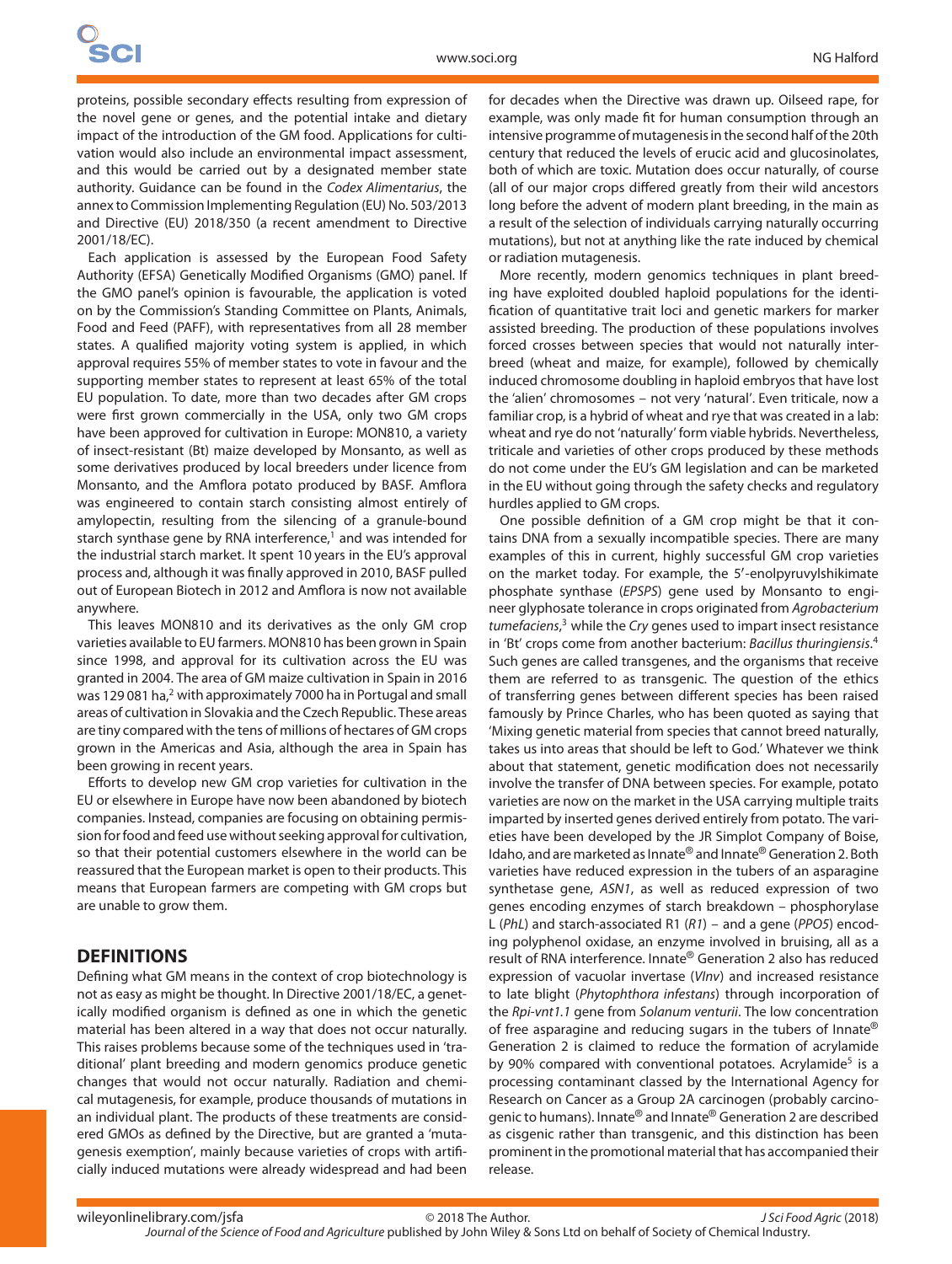It has been argued that cisgenic plants should not come under GM regulations.<sup>6</sup> If such a distinction between transgenic and cisgenic were to be made, the question would then arise as to how close a relative to a crop species must a source species be for a gene to qualify as a cisgene rather than a transgene. The late blight resistance gene,  $Rpi$ -vnt1.1, that is present in Innate<sup>®</sup> Generation 2, for example, originated from a wild potato: Solanum venturii<sup>7</sup> – definitely a potato species, but not the same species as cultivated potato: Solanum tuberosum. However, currently this is a moot point because the notion that cisgenic plants should not be regulated in the same way as transgenics has so far been rejected.<sup>8</sup> Of course, whether cisgenic or transgenic, the introduced gene will have inserted into the host genome by DNA recombination, but DNA recombines naturally all of the time, so the presence of recombinant DNA itself cannot be used as a definition of a GMO.

Given all of the above, the European Commission cannot use its own official definition of a GMO (an organism in which the genetic material has been altered in a way that does not occur naturally) when considering whether a new crop variety should have to go through its approval process for GM crops, or define a GMO as an organism containing a foreign gene or recombinant DNA. It has therefore fallen back on defining a GMO based on the processes used to produce it. As far as GM plants go, that means plants regenerated from cells or protoplasts following Agrobacterium tumefaciens-mediated transformation, plants grown from seeds that have been transformed by Agrobacterium tumefaciens using the floral dip method, plants arising from direct transfer of a gene into protoplasts using polyethylene glycol or electroporation, or direct transfer of a gene into plant material by particle bombardment or silicon carbide fibre vortexing. It was inevitable that this approach would cause problems as new technological advances were made.

## **NEW METHODS, NEW PROBLEMS: GENOME EDITING**

The last decade has seen the emergence of a raft of techniques that have been given the umbrella term of genome (or gene) editing because they are used to make mutations in specific target genes in a plant's genome. These technologies use specially designed oligonucleotides (oligonucleotide-directed mutagenesis, or ODM), or targeted nucleases such as zinc-finger nucleases (ZFN), meganucleases, transcription activator-like effector nucleases (TALENs) or components of a bacterial defence system based on clustered, regularly interspaced, short palindromic repeats (CRISPR) and the Cas9 nuclease. Those involving targeted nucleases have up to now required a GM step to introduce a gene encoding the nuclease, and in the case of CRISPR-Cas9 a guide RNA, into the host plant genome. However, once the mutation has been made the transgene can be eliminated by 'selfing' the edited plant and selecting progeny that carry the gene edit but not the transgene. Furthermore, techniques are being developed to introduce the nuclease directly into plant cells, bypassing the GM step. In their most common usage, genome editing techniques introduce a 'knock-out' mutation in the target gene, in the form of a short deletion. More sophisticated applications are being developed, but certainly when used in its simplest form there is no scientific justification for treating a genome-edited plant differently from a plant produced by other mutagenesis techniques, or a plant that has arisen through natural mutation.

That certainly appears to be the view of the US Department of Agriculture (USDA), which has stated that it will not regulate a

mushroom that has been edited with CRISPR-Cas9, the first case of a genome-edited food crop that has come before it (albeit a fungus, not a plant). The USDA also issued a press release on 28 March 2018 stating that it does not have any plans to regulate plants produced by genome editing that are indistinguishable from those developed through traditional breeding methods, as long as they are not plant pests or developed using plant pests [\(https://www](https://www.usda.gov/media/press-releases/2018/03/28/secretary-perdue-issues-usda-statement-plant-breeding-innovation) [.usda.gov/media/press-releases/2018/03/28/secretary-perdue](https://www.usda.gov/media/press-releases/2018/03/28/secretary-perdue-issues-usda-statement-plant-breeding-innovation)[issues-usda-statement-plant-breeding-innovation\)](https://www.usda.gov/media/press-releases/2018/03/28/secretary-perdue-issues-usda-statement-plant-breeding-innovation). Argentina has also developed policies for genome-edited plants (Resolution No. 173/2015), essentially saying that new varieties will be assessed on a case-by-case basis, but that if there is no new combination of genetic material and no transgenes have been used the product will not be regulated as a GMO. In Canada, plants with 'novel traits' are covered by the Plant Protection Act (1990), regardless of the technology used to produce them, and the cultivation of a sulfonylurea-tolerant oilseed rape variety produced by ODM was approved by the Canadian Food Inspection Agency as long ago as 2013 [\(http://www.inspection.gc.ca/plants/plants](http://www.inspection.gc.ca/plants/plants-with-novel-traits/approved-under-review/decision-documents/dd-2013-100/eng/1427383332253/1427383674669)[with-novel-traits/approved-under-review/decision-documents/](http://www.inspection.gc.ca/plants/plants-with-novel-traits/approved-under-review/decision-documents/dd-2013-100/eng/1427383332253/1427383674669) [dd-2013-100/eng/1427383332253/1427383674669\)](http://www.inspection.gc.ca/plants/plants-with-novel-traits/approved-under-review/decision-documents/dd-2013-100/eng/1427383332253/1427383674669). In contrast, the European Commission has deferred a decision on the regulation of genome-edited plants to an unspecified future date. This is extremely damaging because European plant breeders will not invest in the technology without clarity on the regulatory situation.

There are some grounds for optimism that the situation is about to change: in January 2018, an Advocate General of the European Court of Justice, which is responsible for interpreting EU law and ensuring its equal application across the EU, issued an opinion (Opinion Case C-528/16) on proceedings brought by Confédération Paysanne, a French farmers' union, and others, who sought an annulment of the mutagenesis exemption. The Advocate General reasserted that organisms obtained by mutagenesis are GMOs within the meaning of Directive 2001/18/EC, but went on to state that the mutagenesis exemption applied to all organisms obtained by any technique of mutagenesis, on condition that they do not contain recombinant nucleic acid molecules. Ignoring the fact that all organisms naturally contain recombinant DNA, this judgement would appear to give the go-ahead to the genome editing of crops, as long as no transgene is present in the edited plants. The matter will now be considered by a judge, or panel of judges, but the opinions reached by the court's Advocates General are usually very influential and are followed in the majority of cases.

## **NEW TRAITS, NEW PROBLEMS: GM CROPS WITH DELIBERATELY ALTERED COMPOSITION**

The European Commission also faces the prospect of having to adapt its processes to the risk assessment of GM crops, foods and feeds with deliberately altered composition. As described above, the Commission's current risk assessment strategy, as applied by EFSA's GMO Panel, is based on the principle of substantial equivalence, in which GM crops and their derived food and feeds are compared with a conventional, non-GM comparator. That is fine when the GM trait carried by a variety imparts herbicide tolerance, or resistance to disease or insects, but recent years have seen the development of GM crop varieties that have received deliberate modifications to their composition. Mavera maize, for example, which was developed by Renessen, a joint venture between Cargill and Monsanto, combines a triple stack of input traits (resistance to corn rootworm and the European corn borer, and tolerance of glyphosate) with high lysine content as the cherry on top. The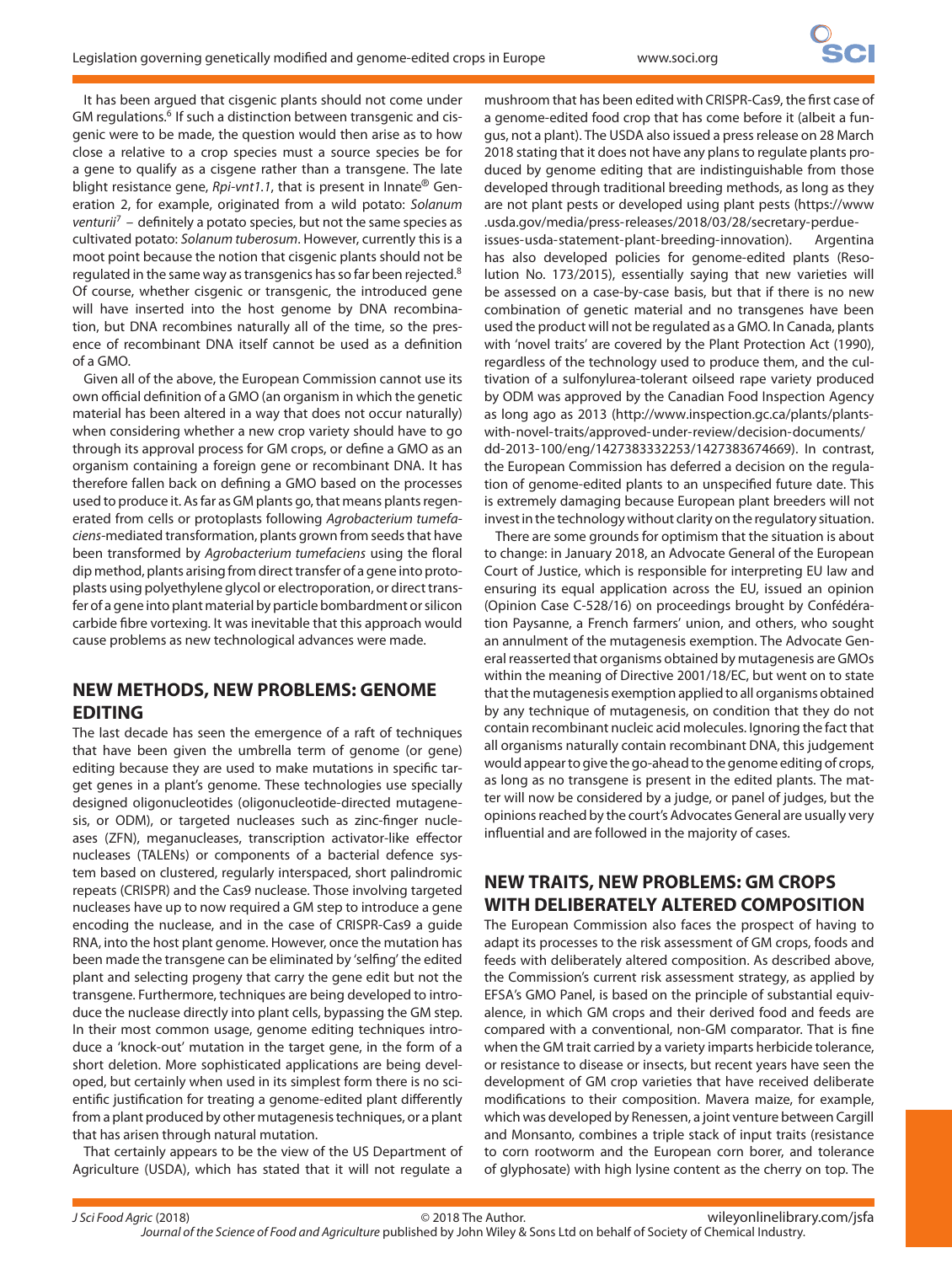Vistive soybean variety developed by DuPont, the oil from which has increased levels of oleic acid and reduced polyunsaturated fatty acids, increasing its shelf life and making it more stable during high-temperature processing, $9$  is another example, as are the Innate® and Innate® Generation 2 potato varieties discussed above.

The Amflora potato variety also came into this class of GM crops and, unlike the three examples above, was intended for cultivation in Europe. The difficulties that the European Commission had in risk assessing Amflora and the prospect of having to deal with an increasing number of crops with altered composition highlighted the need for robust, workable processes for the safety assessment of GM crops with altered composition.

Up to that point, EFSA's position was that 'Where no comparator can be identified, a comparative risk assessment cannot be made and a comprehensive safety and nutritional assessment of the GM plant and derived food and feed itself should be carried out.' A team of scientists (of which the author was a member) was commissioned to review this position and concluded that comparative approaches based on the concept of substantial equivalence were the basis of all current risk assessment strategies across the world, whether or not the composition of the crop had been deliberately altered.<sup>10,11</sup> Indeed, GM varieties with deliberately altered composition that had already been approved in the USA and other countries outside the EU had been risk assessed using the same framework as those with input traits, with no specific modifications to risk assessment criteria. It remains to be seen whether the European Commission will adopt this approach.

## **DEVOLUTION OF DECISION-MAKING TO MEMBER STATES**

It has been extremely difficult to get agreement on GM crop approvals from all European Union member states ever since the process was brought under the control of the European Commission. The qualified majority voting system and the implacable anti-GM position of some member states, which meant that they voted against any GM crop approval regardless of the recommendation of the EFSA GMO Committee, arguably made the process dysfunctional. Even when approvals were granted, individual member states continued to impose their own bans. Under EU law, member states were only allowed to impose bans for safety reasons, for example if a GM crop posed a risk to the environment in that member state that it did not pose elsewhere. As it was, member states were imposing bans without any evidence of safety issues, flouting EU treaties and putting them at loggerheads with the European Commission. In 2006, the World Trade Organization ruled that the EU's position was illegal and criticized the bans imposed by individual member states.<sup>12</sup>

In order to resolve this lamentable situation, the European Commission proposed that some of the decision making on GM crop and food issues should be devolved back down to national member state governments, and in March 2015 proposals were approved for a new system of GM crop authorizations. The new system allows member states to request, via the Commission, that a company applying for approval of a GM crop adjust the geographical scope of its application to exclude a particular member state or region. If the applicant refuses to adjust the geographical scope of its authorization, member states are allowed to proceed with national bans. In simple terms, this allows member states to opt out of allowing cultivation or import of a GM crop that has been

approved at EU level, without giving a reason, effectively legalizing the previously illegal bans imposed by some member states. Almost immediately, 15 member states told the European Commission that they would send territorial exclusion requests for any application to market a GM crop for cultivation. These countries were Austria, Bulgaria, Croatia, Cyprus, Denmark, France, Germany, Greece, Hungary, Italy, Latvia, Lithuania, the Netherlands, Poland and Slovenia. In addition, Scotland, Northern Ireland and Wales said they would opt out on a regional basis, as did Wallonia (the French-speaking region of southern Belgium).

#### **WHAT IS THE EU MISSING OUT ON?**

The worldwide area of land planted with GM crops in 2016 was 185 million hectares, $2$  representing approximately 12% of total world agriculture. More than three-quarters (78%) of global soybean production was GM, with figures of 64%, 26% and 24% for cotton, maize and oilseed rape, respectively. Other crops with some GM varieties being grown commercially included sugar beet, alfalfa, papaya and poplar. GM crops were grown in 26 countries, with the USA, Brazil, Argentina, Canada, India, Paraguay, Pakistan, China, South Africa, Uruguay and Bolivia all planting more than a million hectares of GM crops. In contrast, only 136 000 ha were planted in the whole of the EU, despite the fact that the EU imported tens of millions of tonnes of GM soybean, maize and other crops for use in animal feed.

The most popular traits introduced by GM are undoubtedly herbicide tolerance and insect resistance, but there are also traits imparting virus or fungal/oomycete disease resistance, and traits affecting fruit ripening, oil content, starch composition, resistance to bruising, nutritional value and food safety. The Innate® Generation 2 potato variety discussed already in this article shows where crop biotechnology is heading in the USA, with multiple quality traits as well as resistance to late blight disease, and improved consumer safety as a major selling point. There is currently no prospect of similar varieties being grown in the EU, highlighting how far behind crop biotechnology is in Europe compared with the USA, and how this is beginning to compromise efforts to improve food safety.

### **CONCLUSIONS**

It is highly unlikely that any biotech company will attempt to develop a GM crop for cultivation in the EU while the current regulatory system is in operation. This is not only affecting the competitiveness of European agriculture but, because the EU is the biggest commodity market in the world, EU regulations and European attitudes are a wet blanket for countries that supply it, with many African countries that would benefit hugely from GM crops afraid to adopt them for fear of losing access to the EU market.

It is vital that European attitudes change and over-regulation is rolled back, because agriculture faces huge challenges in the coming decades, including inadequate supplies of fresh water, the advent of peak oil (the point when the maximum rate of global petroleum extraction is reached, after which the rate of production enters terminal decline), competition for land use, soil erosion, salination and pollution. Plant breeding will not be able to play its full part in meeting these challenges if some technologies are rendered unusable for no rational reason. However, it is difficult to see where the drive for change will come from.